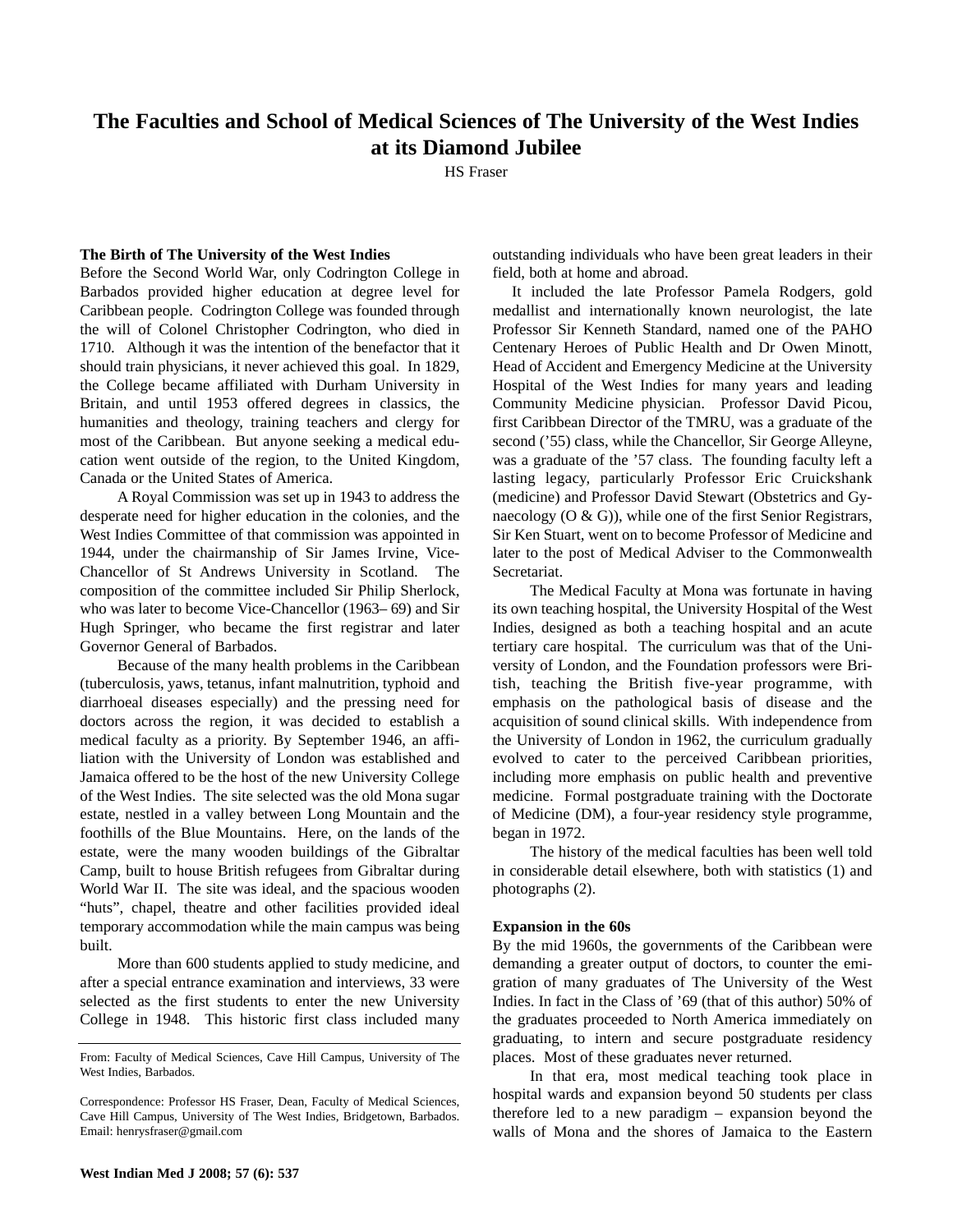Caribbean. By this time, there was a second University Campus at St Augustine in Trinidad and Tobago, opened in 1960, and a third at Cave Hill, Barbados, opened in 1963, with its permanent buildings completed in 1967. And so the Eastern Caribbean Medical Scheme was planned whereby students could go to the Port-of-Spain General Hospital or the new Queen Elizabeth Hospital (QEH) in Barbados for their final year of medical training.

Teaching began in Barbados and Trinidad and Tobago in 1967 with a pilot group of six students to each new site and in 1968 one quarter of the Class of '69 went to each site, while half remained at Mona. In 1974, it was arranged for students to transfer at the end of year 3, completing the last two years in the Eastern Caribbean.

Teaching at Cave Hill and QEH has therefore been in operation for 41 years, catering to 20–25 students/year, in the last two clinical years of training. It has produced some 800 doctors, some 50% of whom practice in Barbados and other Caribbean countries.

#### **Expansion in the 80s and 90s**

Meanwhile, the University at St Augustine invested in a completely new "mega" faculty – a Faculty of Medical Sciences, comprising Schools of Medicine, Veterinary Medicine, Dentistry, Pharmacy and Advanced Nursing Education. The Eric Williams Medical Sciences Complex at Mount Hope, East of Port-of-Spain, opened its doors in 1989, embracing an international admissions policy from the start. The Faculty developed a basic science programme modelled on the McMaster's Problem Based Learning (PBL) approach, tempered by a still generous supply of lectures and supported by an excellent library.

Since 1989, therefore, students have entered at Mona or St Augustine and may transfer to Cave Hill, at the School of Clinical Medicine and Research (SCMR), for years 4 and 5, for clinical teaching at the Queen Elizabeth Hospital, under an agreement between the Government of Barbados and the University, establishing the hospital as a teaching hospital. Under this agreement, University faculty members are appointed Associate Consultants and provide clinical service while Hospital Consultants are appointed Associate Lecturers and share in the teaching.

Similar appointments are made at the Kingston Public Hospital and Bustamante Hospital for Children in Kingston, and at the Port of Spain General Hospital, the Eric Williams Medical Sciences Complex and the San Fernando General Hospital in Trinidad and Tobago, and more recently at the Princess Margaret Hospital in Nassau. Ten years ago, a similar clinical programme was developed in Nassau, Bahamas, as a satellite of the Faculty at St Augustine. This programme has now been established as the School of Clinical Medicine and Research, Nassau, with its own Dean. Meanwhile, postgraduate programmes in specialty training have been developed at all teaching sites, in response to government needs. While the University Hospital of the West Indies has the largest number of postgraduate programmes, there are now 10 programmes at the QEH and a number at the Eric Williams Medical Sciences Complex. There are similar numbers (more than 50) of postgraduate students (residents) to undergraduate students at the QEH, in these 10 priority training programmes and much larger numbers at the Mona Campus. As a result of cross-campus collaboration, there is an expansion of postgraduate training in Family Medicine, with a full range of programmes at Cave Hill/QEH: an in-service Diploma (pioneered at the St Augustine Campus and now "going distance mode"), a Masters and a Doctorate (DM). Similarly, in Public Health, the Masters in Public Health (MPH), long established at the Mona Campus, begins this academic year at Cave Hill, and can lead to a Doctorate of Public Health while Cave Hill has established a Diploma in Public Health in response to government's request and Mona leads with the new Doctorate in Public Health.

But with increasing operational costs and the high value of the Barbados dollar compared to other regional currencies, the SCMR, Cave Hill, was no longer cost effective; economic costs (US\$75 000 per student per annum) for such small numbers of 25 or less per class and only two classes, were more than twice those at the Mona Campus in Jamaica and more than three times those at St Augustine, Trinidad and Tobago. As a result, the School was no longer serving the needs of the Eastern Caribbean (OECS) to which it is committed and only Barbadian students are currently registered.

The Faculties at Mona and St Augustine have reported that they can only accept about one in five or less of qualified Caribbean applicants. Furthermore, there is also a huge demand from a large international student body which St Augustine has always catered to, assigning 30% of their places. Likewise Mona has also opened its doors internationally. Programmes at all campuses therefore need to expand, but particularly in Barbados, where there is spare capacity and the opportunity for dramatically reducing economic costs of training and thereby once again serving the countries of the OECS by producing doctors and specialists with training relevant to the region and the needs of the smaller countries. International admissions will also fulfill the University's strategic plan of global reach.

The Faculty of Medical Sciences at Mona has increased student numbers from 100 per class to 130 and then 160 and intake is now closer to 200. As a result, a new campus is being opened at Montego Bay, and medical teaching is being formally instituted there. Similarly, the St Augustine Campus has increased student numbers to almost 200 per class.

## **A new order at Cave Hill**

The University therefore undertook, with approval of the Government of Barbados, a major development at Cave Hill – the upgrading and expansion of the SCMR into a full Faculty of Medical Sciences, taking students from year 1 of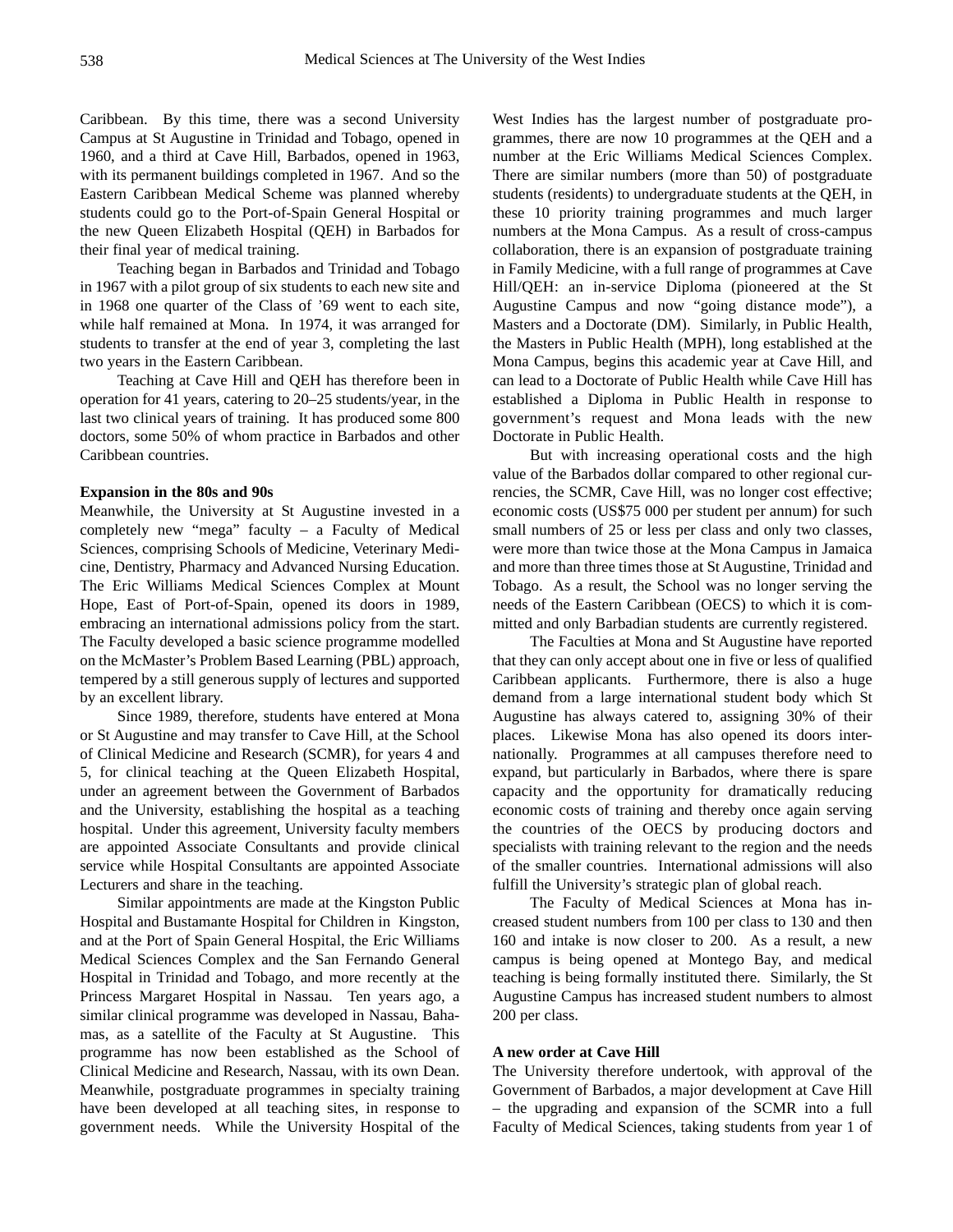the medical course (MBBS) in September 2008. This is the most significant paradigm shift in the medical programmes of The University of the West Indies since the establishment of the Faculty at Mount Hope in Trinidad and Tobago at the Eric Williams Medical Sciences Complex. Numbers will expand gradually from an initial intake of 40 or 50 in 2008 to a maximum of 100 over four to five years, both to fulfill the need for the highest quality training of Eastern Caribbean doctors and to convert a high-cost training programme into an income generating one through the additional training of international students and by operating over five years instead of only two as a clinical school. Such a paradigm shift will enable the Faculty to better achieve its Mission, *ie "To promote the growth and development of the Caribbean community through high quality research, education and training, health promotion and disease prevention."* It also fits perfectly into the new 2007–2012 Strategic Plan of the University for global outreach.

Upgrading to a full faculty will:

- C Lower economic cost per student, attracting OECS and other Caribbean students again.
- C Provide needed expansion of UWI medical training places.
- C Attract international students and create an income generating faculty.
- C Add to the high reputation of UWI and Cave Hill as an International Centre of Excellence in the Global Village, attracting international collaboration and Funding.
- C Provide synergies with the Faculty of Pure and Applied Sciences for other programmes.
- C Permit synergies and articulation with the Barbados Community College in other health science programmes.
- C Improve the critical mass of faculty members to strengthen the much needed graduate programmes and research.
- C Promote greater sharing of faculty resources and skills between all campuses

The proposed academic and research programmes will include:

- C A full five-year medical programme, with a Bachelor of Medical Sciences degree awarded after successful completion of year 3 (Phase 1/Stage 1 of MBBS) as approved in 2007 by the Board for Undergraduate Studies (BUS) for all Faculties of Medical Sciences.
- C Strengthened and expanded postgraduate programmes, with emphasis on greatly needed Public Health and Family Medicine postgraduate training (with Diploma, Masters and Doctorate in each of these) and with some programmes translated to distance mode, with international access.
- C Bachelor degree programmes in Biomedical Science in collaboration with the Faculty of Pure and Applied Sciences at a later date.
- C Other Health Science courses, BSc and Masters programmes.
- C Strengthened research through the synergies of the full range of medical sciences, clinical medicine and pharmacology with the Faculty of Pure and Applied Sciences.

## **Faculty and Building Requirements**

Upgrading includes new staff, particularly in pre-clinical sciences of Anatomy, Physiology, Biochemistry and Pharmacology, including a Director of Medical Education, strengthening of Para-clinical Sciences Pathology and Microbiology, Psychology, epidemiology and Public Health, and Clinical specialists, including radiology and priority subspecialists not currently on the full time academic staff, *eg* in ophthalmology, ear nose and throat (ENT), radiology and radiotherapy. With the earlier exposure to clinical practice, part time tutors from family practice will be involved in Problem Oriented Learning/PBL sessions.

There will be two new buildings – a pre-clinical science complex on the Cave Hill Campus, comprising the remodelled former administration building with offices and seminar rooms for small group teaching and a purpose-built Laboratory/Lecture Theatre building, adjacent to the Biology building, to facilitate collaboration in science research and teaching. A clinical teaching building at River Road, next to and linked to the QEH, will accommodate a new state-of-theart medical library, a clinical skills laboratory, seminar rooms, offices and a medical pathology museum.

## **The Curriculum and Cross-campus harmonization**

The curriculum will be an adaptation of the Mona curriculum, as approved by the Academic Quality Assurance Committee, but leaning slightly more towards the most upto-date and dynamic details of the present Mona curriculum, harmonizing the best of the Problem Oriented Learning approach (formerly known as Problem Based Learning (PBL) but now integrating clinical cases as the core of the approach) and integrated courses as well as the best of modern medical teaching approaches. This includes more and earlier integration of clinical experience into the Phase 1 course as recommended by the General Medical Council (GMC) of the United Kingdom and by the Caribbean Authority for the Accreditation of Medical Education (CAAM). Multi-modal anatomy teaching will include ultrasound demonstrations, live anatomy, radiology, DVD and web-based materials.

Intensive discussion has taken place since the first of a series of Curriculum Harmonization Workshops over the last three years. Two years ago, the programmes at all four teaching sites were reviewed and accredited by the new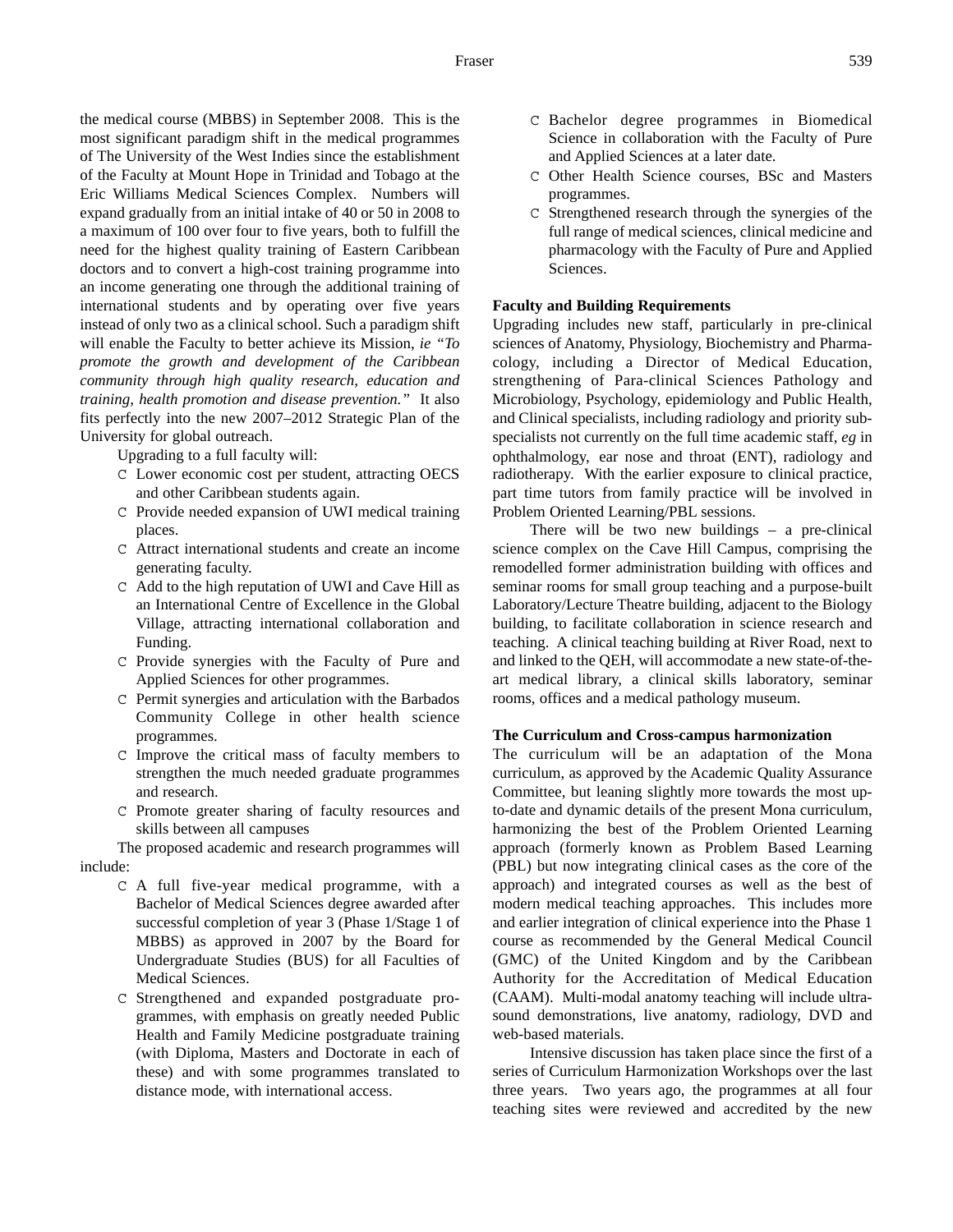regional Caribbean Authority for the Accreditation of Medical and other Health Education Programmes (CAAM). One of the major recommendations of CAAM was that there should be a single academic officer to ensure greater harmonization of teaching programmes. The result has been the re-creation of the position of University Dean of Medical Sciences and a University Curriculum Coordinator.

Subsequent discussions and planning have centred around the creation of Curriculum Committees at all four sites, and a University Curriculum Committee, co-chaired by the University Dean and the University Curriculum Coordinator.

The Faculty at Cave Hill has also created a post of Director of Medical Education, and the Faculty at St Augustine, a Chair in Medical Education. And on each campus there is a Campus Curriculum Committee and Phase 1 and Phase 2 Curriculum Sub-Committees.

There have been formal site visits by the Dean, Cave Hill (the University Dean) to Mona and St Augustine, meeting with a wide cross-section of Phase 1/Stage 1 faculty members and heads, as well as discussions and collaborations with leading Directors of Programmes at the new medical schools in the United Kingdom and Canada. Collaboration will be on-going between all University of The West Indies campuses as the Cave Hill Phase 1 programme is initiated, with consultation and collaboration from both Mona and St Augustine, while all faculties and the School continue working towards greater harmonization of curricula.

Cave Hill students will spend most of their time in the first three years at the Cave Hill Campus site, providing full participation in campus life, but with some clinical experience in hospital and family practice/primary care settings. Most of the last two years will be at the QEH but also in family practice and community health settings, as at Mona.

#### **Added Value**

It cannot be over-emphasized that with the upgrading to a Faculty and the associated expansion of full-time teaching, there will be multiple benefits – both at the undergraduate and postgraduate levels, the clinical and healthcare level for hospital, primary care and public health developments for the region and in providing the synergies for health research. While the Chronic Disease Research Centre (CDRC), a unit of the centrally funded Tropical Medicine Research Institute, was founded as the major research arm of the School and the future Faculty at Cave Hill, the increase in range of basic science and clinical faculty members will greatly increase the research potential and strengths through partnerships and collaboration with both the Cave Hill Faculty in Science, psychology and other social sciences, with the CDRC and Associate Faculty at the QEH and Ministry of Health, and with the health professionals in the OECS, as set out in the Cave Hill Strategic Plan 2007–12. It will also greatly increase the capacity for postgraduate training, to better serve Eastern Caribbean needs in the many areas of great need but particularly in public health, family medicine, psychiatry, cardiology and orthopaedics, to name the top five priorities.

## **Entry Requirements**

Currently, the entry requirements for Medicine differ at Mona and St Augustine campuses. The St Augustine campus has agreed to bring their academic requirements in line with Mona by 2010, to allow students already in CAPE or The University of the West Indies Year 1 programmes to be eligible. The Cave Hill entry requirements for 2008, our first entry, are those of Mona or those of St Augustine. In addition, co-curricular credits, introduced at Mona some years ago, are being applied at all three campuses. These will have a maximum number of points of only one-third the maximum for three A level/CAPE or University of The West Indies year one subjects at Grade 1 or A grade, and they will have to be fully documented by appropriate letters and stamps from school principals or other organization presidents or secretaries and will be checked by admissions' staff. Thus full harmonization of admission criteria at all three Faculties has been achieved. Invitations to apply will be published at the same time as those for other University of the West Indies courses, in December of each year.

# **Financial Requirements for upgrading at Cave Hill and Expansion at Mona**

The Government of Barbados has approved a loan of Bds \$25 million to provide the capital expenses and the initial expanded faculty capital and initial staffing costs at Cave Hill. The UWI/FMS Business Plan, developed between the University Business Office and Ernst and Young, projects repayment of capital after full expansion to 100 students per year.

Funding at Cave Hill is therefore by three income streams – the continuation of University Grants Committee funding which has funded the Clinical Programme of the SCMR, fees from non- Caribbean or private students and the "loan stream" to fund the capital expenses for the Phase 1 Programme. Some of the capital and recurrent expenditure may be covered through endowments and donations, as part of the Strategic Plan 2007–12.

#### **Expansion at Mona, Montego Bay and San Fernando**

In addition to the new programme at Montego Bay, the Faculty at Mona is planning a completely new Basic Science Complex on Aqueduct Road which will have the effect of reenergizing the basic medical science programmes while bringing students closer to the hospital. To accommodate the major increase in student intake, a clinical programme has been established this year at the Western Campus in Montego Bay, utilizing the Cornwall Regional Hospital, Montego Bay, Jamaica. In Trinidad and Tobago, likewise, teaching has expanded to incorporate the San Fernando General Hospital to a much greater extent.